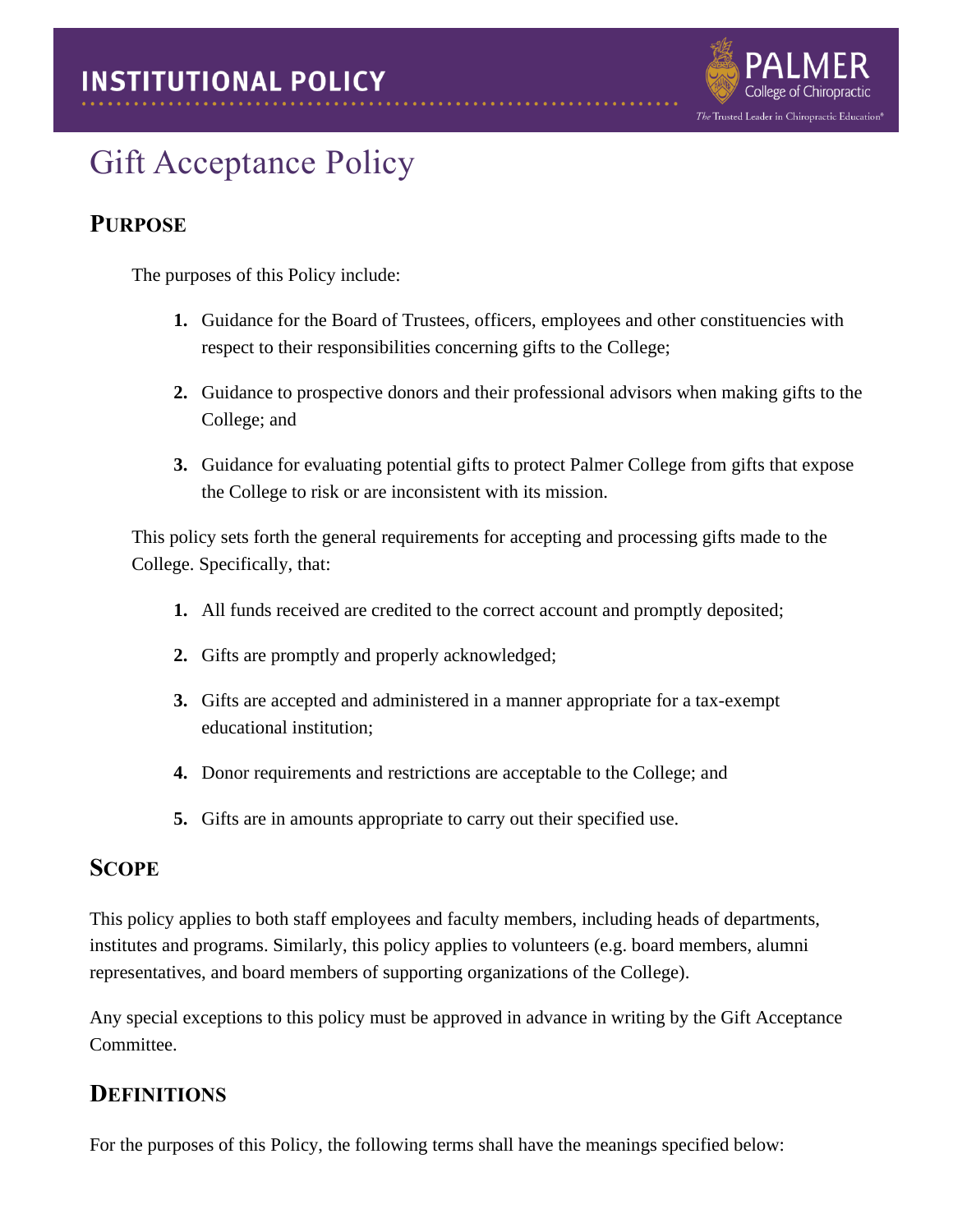The term **"College"** refers to Palmer College of Chiropractic, including operations on the Davenport campus; West campus; and Florida campus.

# **ADMINISTRATIVE RULES**

### **CASE Compliance**

To ensure the highest possible gift and campaign integrity, all charitable contributions to the Palmer College Foundation and Palmer College of Chiropractic - West (collectively "College") will be counted and recorded into the College's database of record in accordance with the standards set forth by the Council for Advancement and Support of Education (CASE). Any exception to CASE standards must be approved by the Vice Chancellor for Advancement.

## **Accepting and Processing Gifts**

Centralized gift processing is a core College function. The Advancement Office is the department recognized as the College's gift processing unit. All campuses, departments, supporting organizations and related foundations are expected to use the services of the Advancement Office.

The College strives to ensure that gifts support the College's mission. Centralized gift processing via the Advancement Office:

- **1.** Is an important, core College function that will help the institution reach the level of philanthropic success that is needed to achieve and to compete at the highest levels; and
- **2.** Allows Advancement to consistently apply relative College policies and procedures and Internal Revenue Service regulations pertaining to charitable gifts.

## **Acceptable Gifts**

The College will make every effort to accommodate and accept all charitable contributions from donors. However, it will not accept gifts that:

- **1.** Violate the terms of this policy;
- **2.** Are for purposes that do not further the College's mission;
- **3.** Could damage the reputation of the College;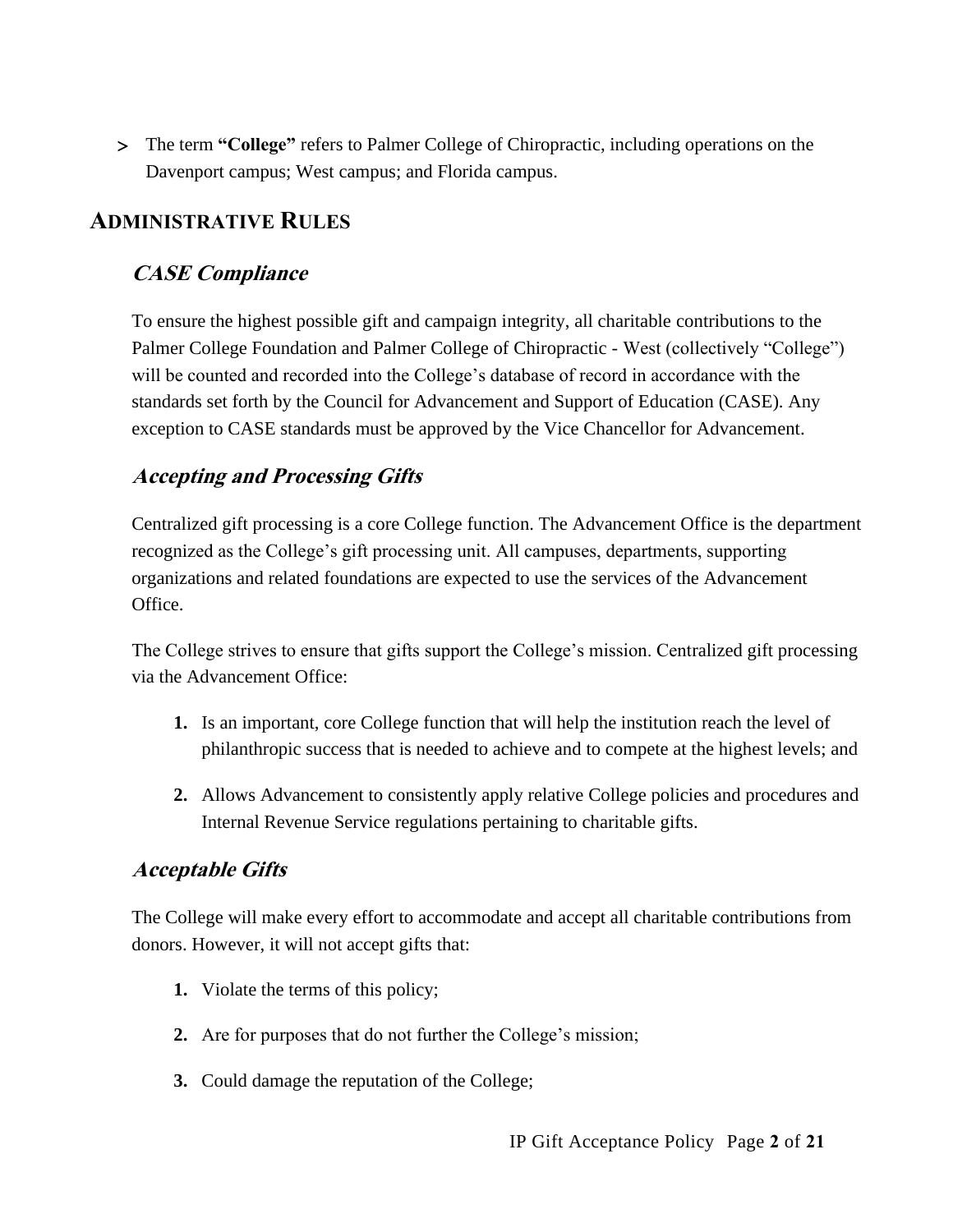- **4.** Are too difficult or expensive to administer;
- **5.** Could create unacceptable liability or cause the College to incur future unanticipated expenses;
- **6.** Are restricted to a project or program that is not yet approved by the Palmer College Board of Trustees;
- **7.** Would jeopardize the College's tax-exempt status; or
- **8.** Provide a donor with goods or services of financial value in exchange for said donor's gift unless such value is fully disclosed in the time and manner as required under federal and state law and regulations.

If a gift falls into one of the above categories, the development officer working on the gift must notify the Vice Chancellor for Advancement, who will take it to the College's Gift Acceptance Committee, which will then make the final decision as to whether to accept it in light of the risk involved.

# **Gifts Delivered to West or Florida Campuses, or by College Representatives or Volunteers**

All donors are encouraged to deliver their gifts to the attention of the Advancement Office located on the Davenport Campus. Gifts of cash (i.e. not a check) should be avoided whenever possible. If an individual wishes to make a credit card gift, they should be directed to the College's secure online donation portal at [www.palmer.edu/donate.](http://www.palmer.edu/donate)

In very limited circumstances, when a gift is received by a College representative rather than being delivered directly to the Advancement Office, the gift must be forwarded immediately to the Advancement Office. If a gift is by cash or by check, and received by staff at the West or Florida Campuses, the cash or check should be deposited in accordance with normal business practices by the respective Office of Financial Affairs on such campus. All correspondence pertaining to the gift must accompany the deposit, and be forwarded to the Office of Financial Affairs on the Davenport Campus.

# **Gift Receipts**

The Advancement Office (Advancement Services) staff will provide the official gift receipt to all College donors that is prepared in accordance with applicable government requirements,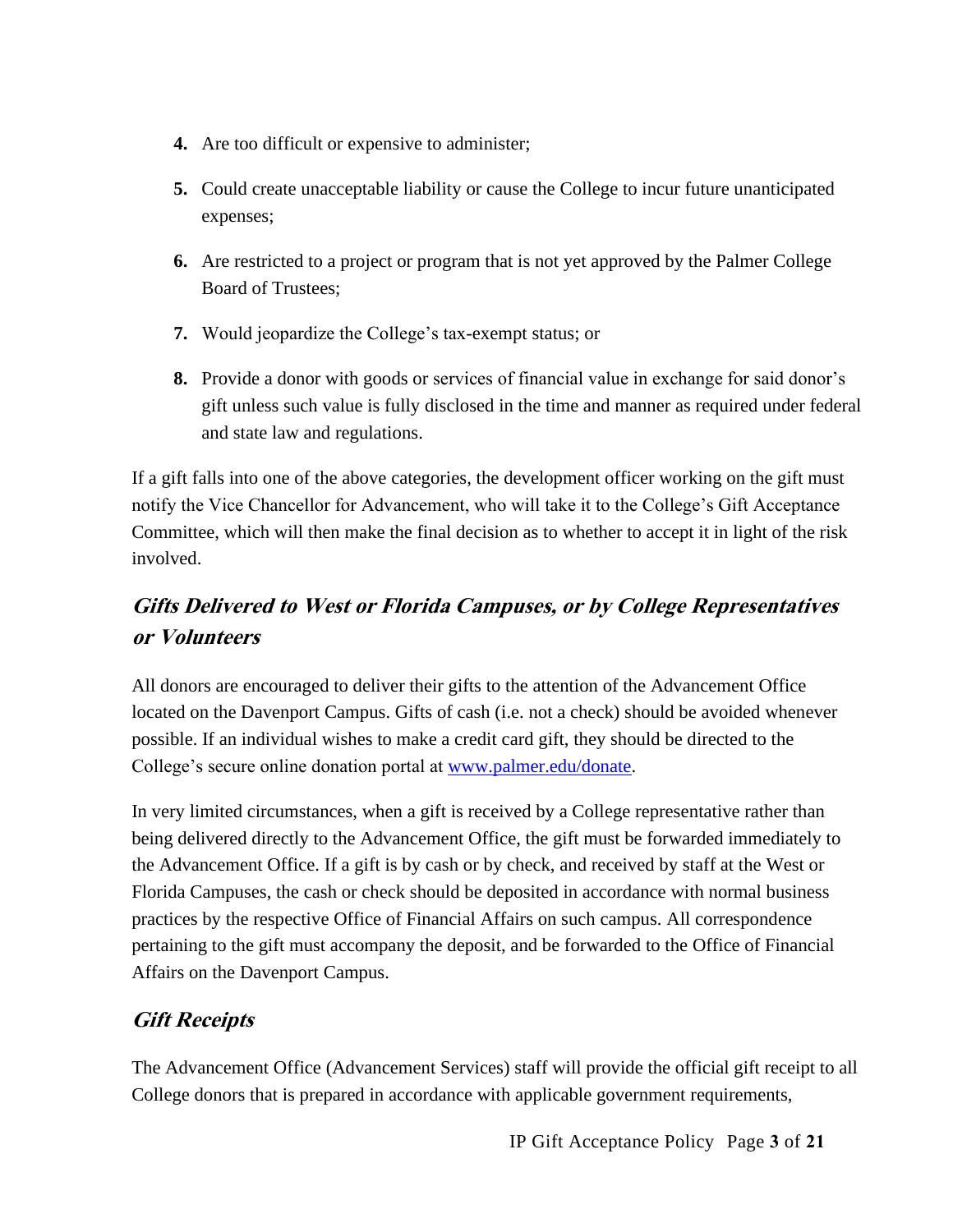including those outlined in IRS Publication 1771, Charitable Contributions – Substantiation and Disclosure Requirements.

The Internal Revenue Code specifies requirements for charitable gift substantiation (e.g. receipts). Failure to meet these requirements can lead to penalties against the College, and can lead to the loss of a charitable tax deduction by and penalties against the donor. The Advancement Office is responsible for ensuring proper substantiation for all donations.

## **Quid Pro Quo Gifts and Regulations**

A quid pro quo gift is a payment made partly as a contribution, and partly as consideration for goods or services provided to the donor by the charity. For any part of the gift to be a charitable deduction, the donor must intend to make a payment to charity in excess of the value of the goods or services received.

The Internal Revenue Service has specific regulations regarding Quid Pro Quo gifts. No representatives of the College may give a donor something without first having the gift approved by the Advancement Office.

#### **EXCEPTION**

This prohibition does not include small items of limited value with the Palmer logo such as clips, pins, pens, etc.

## **Gift Designations and Restrictions**

When a gift is accepted, the College assumes both a legal and an ethical obligation to conform to the wishes of the donor within the confines of the College's policies.

The College may accept gifts with specific designations to a particular campus, unit or program.

No gift which by its nature or acceptance is prohibited by federal or state laws will be accepted. Restrictions based on age, color, disability, gender identity, marital status, national or ethnic origin, political affiliation, race, religion, sex (including pregnancy), sexual orientation, veteran status, and family and genetic information are unacceptable in any gift to the College. If the College is asked to accept a gift, which is inconsistent with the above restrictions yet is consistent with the College's goal of achieving a diverse student body, approval of the Gift Acceptance Committee, and of Legal Counsel must be secured.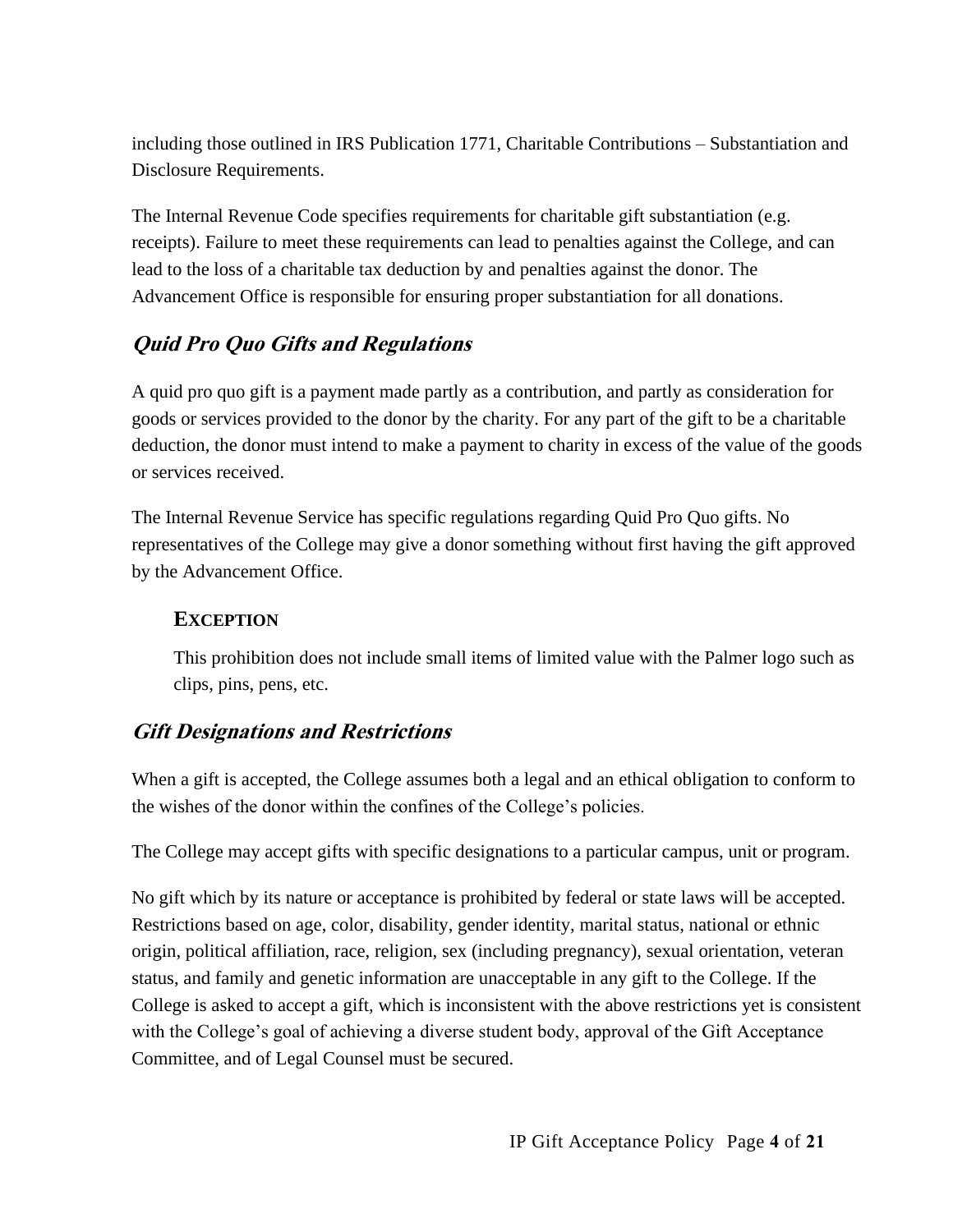# **Restrictions Involving Student Financial Aid**

In addition to the general restrictions noted above, the following restrictions are unacceptable in gifts given for financial aid purposes:

- **1.** Restrictions permitting designation of an individual recipient by the donor.
- **2.** Restrictions to relatives or descendants of the donor as recipients.
- **3.** Restrictions by the donor on interest rates and conditions for repayment of loans. (Rates of interest or repayment requirements should be determined by College policy and practice at the time of the loan.)

Whenever possible, any restrictions related to the use or purpose of a gift should be written as "preferences" to allow the College the greatest latitude in ensuring future use. When that is not possible, it is desirable to reserve the authority of the Board of Trustees to change the use or purpose of the gift as may be called for by changed circumstances.

Unless waived by the Vice Chancellor for Advancement, gift agreements concerning gifts of endowment must include the standard clause regarding frustration of purpose/changed circumstances.

If a designation or account of a contribution needs to be changed at a later date, Advancement Services requires written approval from the donor and the Vice Chancellor for Advancement, with guidance from the Gift Acceptance Committee.

# **Submitting and Executing Gift Agreements**

A written gift agreement is required for all pledges of \$5,000 or more. All gift agreements and pledges should be in the form of the templates prepared by the Advancement Office, which are available directly from the Office. Questions on use of the gift agreement templates should first be directed to the Director of Advancement Services in the Advancement Office.

There may be circumstances where a pledge is under \$5,000 but a gift agreement should or may still be used. These include but are not be limited to:

**1.** Pledges in honor of a reunion or other group/collective gift that have multi-year payment schedules, and are not considered the donor's annual gift (typically \$5,000 or more).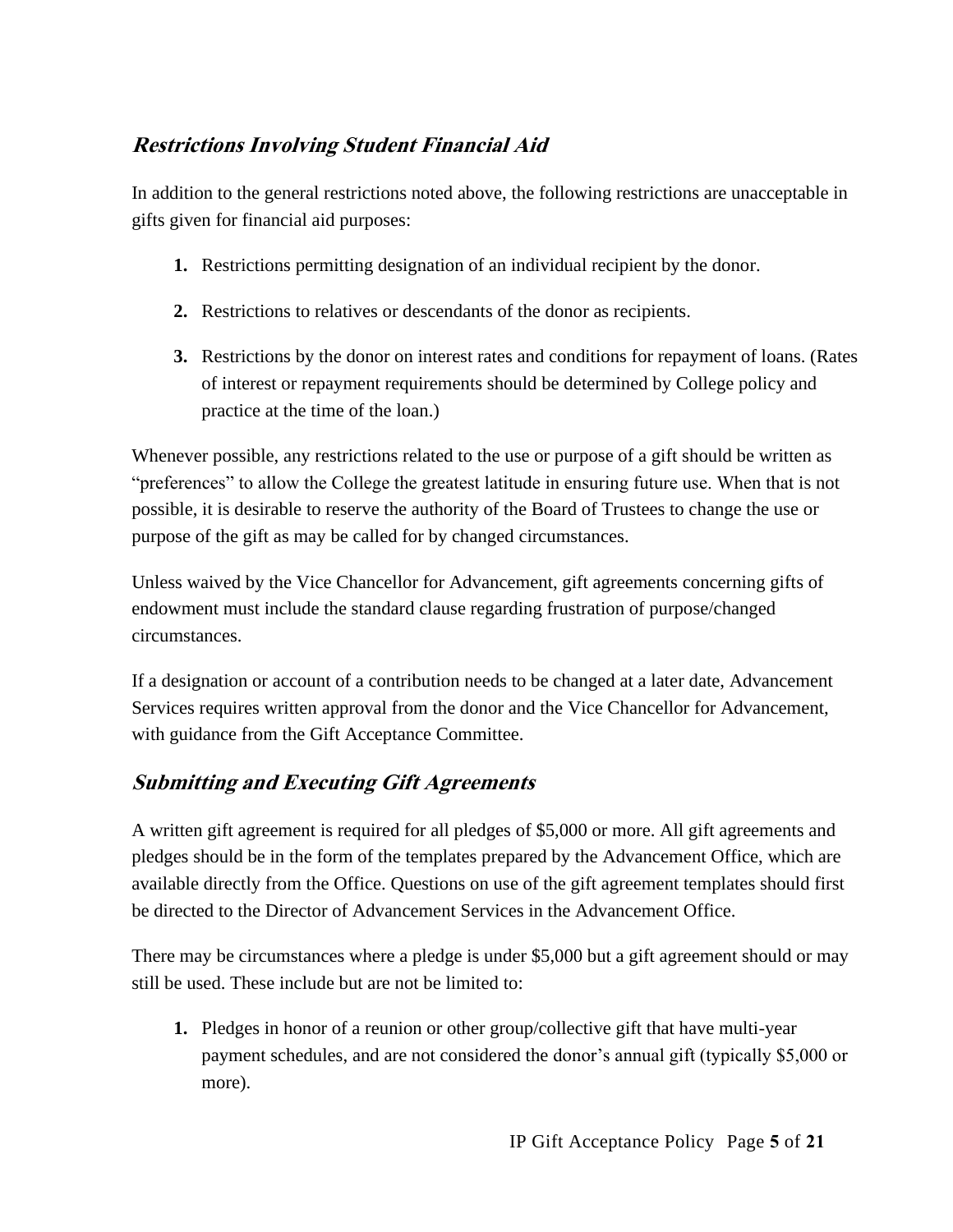- **2.** An agreement to document the stewardship terms of a contribution (especially important when the contribution is to a current-use scholarship or part of a pooled endowed fund). The funds may or may not have come in as cash (there may be no payment schedule or multi-year pledge, just an outright gift that should be documented so its purpose is preserved, and the College's responsibilities and the donor's wishes are documented).
- **3.** Any instance where a gift agreement template is used, the Vice Chancellor for Advancement must be one of the signers. Gift agreement templates will not be accepted with only another staff or faculty member's signature on behalf of the College.

Multi-year pledge payment schedules are acceptable. The maximum pledge payment schedule is five years. Any request for a pledge to be paid over more than five years must be approved by the Vice Chancellor for Advancement.

Any substantial deviations from the standard gift agreement templates must be approved by the Vice Chancellor for Advancement in consultation with the College's Gift Acceptance Committee.

The Vice Chancellor for Advancement, and the donor(s), must sign all gift agreements, and additional signatures may be required for gifts restricted to certain purposes. The dean's or department head's signature is not required, but may be appropriate as an acknowledgment and approval for the use of the gift within his or her program in accordance with the terms of the gift agreement. The College signatures should be obtained prior to the donor(s) signature(s), in the event that the College requires any changes to be made prior to donor agreement.

The signature of the Provost and Chancellor is required to establish a new chair/professorship, or for the creation of any academic institute, center, or program within the College, or with respect to related naming rights. The Vice Chancellor for Advancement will refer to the College's Gift Acceptance Committee any proposed gifts or gift terms that appear to violate College policy or deviate from established practice.

Gift agreements, including agreements structured as corporate or foundation grants, should never include terms creating an exclusive relationship between the College or one of the College's units, and an outside entity. Exceptions to this rule must be approved by the Vice Chancellor for Advancement after consultation with the College's Gift Acceptance Committee and rarely will be granted.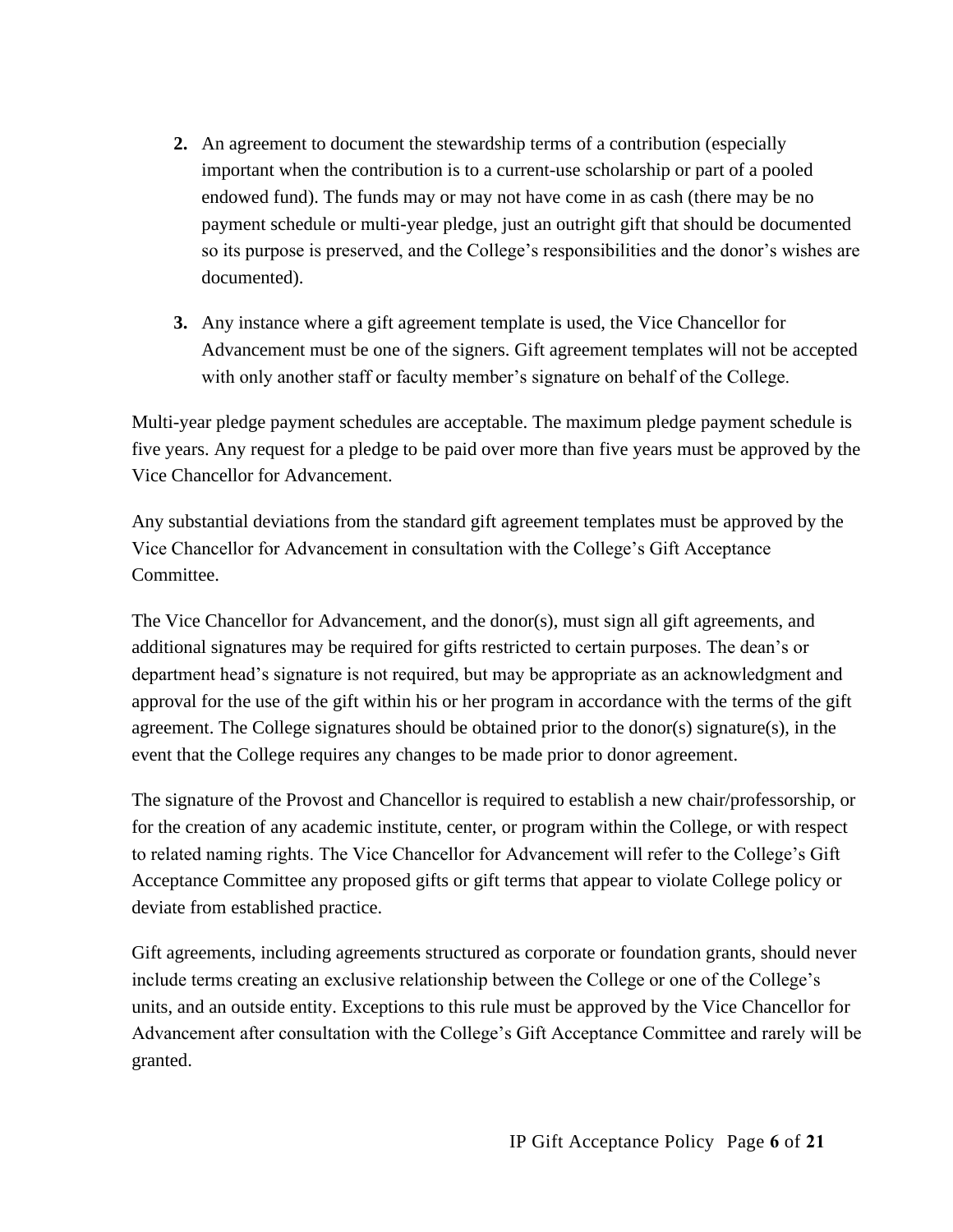The Chancellor of the College has the authority to approve the names of portions of campus buildings and moveable objects. Names of campus buildings, grounds, and thoroughfares shall be recommended by the Chancellor of the College to the Board of Trustees for approval. (For specific information on naming, please refer to the Institutional Commemorative Naming Policy and Procedures authorized by the Board of Trustees Building and Room Naming Policy Number BO400, dated June 4, 2005, as amended from time to time).

## **Private Foundation or Donor Advised Fund Pledges**

Pledges from donors, that are likely to be paid in full or part through either a private or family foundation or a donor-advised fund, should be written in the form of a non-binding statement of intention in order to prevent the donor, foundation or donor-advised fund from potentially violating certain provisions against self-dealing under the federal tax laws. In these circumstances, development officers should consult with the Director of Advancement Services for assistance in drafting the agreement.

# **Specific Types of Gift Assets**

# **CASH (CHECKS)**

Gifts of cash that are paid in full do not require a written gift agreement or any prior approvals. However, the donor may request or the development officer may choose to execute a gift agreement to clarify any restrictions and to outline stewardship responsibilities.

Unrestricted gifts of cash will be used to support the College's highest priorities and may be added to the College's endowment, at the discretion of the Board of Trustees.

For the Davenport Campus, all cash gifts must be received and processed by the Advancement Office. On the Florida and West Campuses, the Office of Financial Affairs staff will receive and deposit such gifts and shall notify the Advancement Office immediately.

# **CHARITABLE GIFTS BY CREDIT CARD (AND PAYMENT CARD INDUSTRY DATA SECURITY STANDARD)**

Only the Advancement Office may process credit card charitable gift transactions. No other department may do so. If a donor wishes to make a charitable gift by credit card to the College, to any supporting organizations of the College (for example the David D. Palmer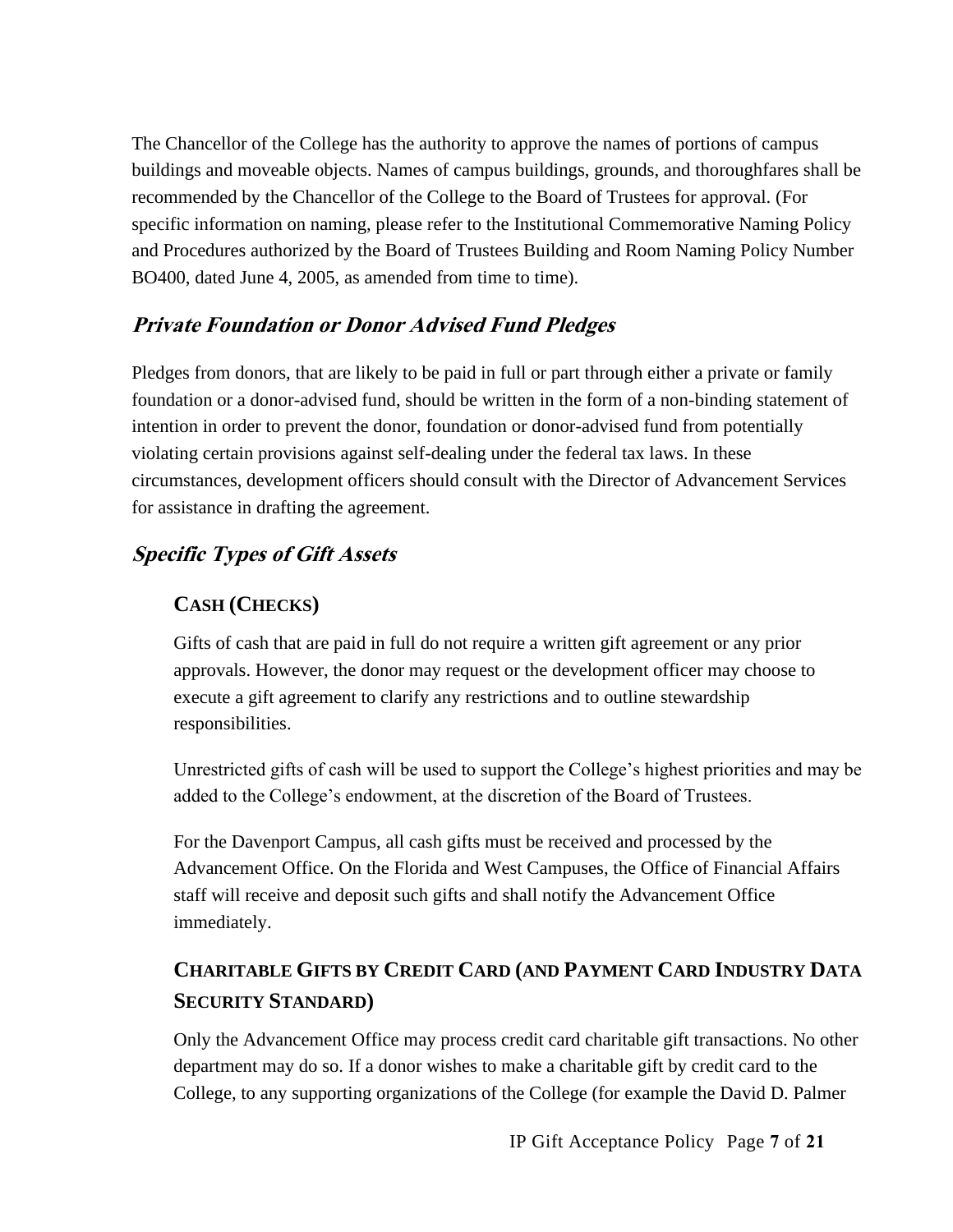Athletic Trust), or to any unit of the College (for example, the Palmer Family and Chiropractic Museum, the Palmer Foundation for Chiropractic History), they must be directed to the secure online donation portal at www.palmer.edu/donate or may be directed to the Advancement Office for personal assistance.

No credit card numbers may be collected in writing. The College is committed to compliance with the Payment Card Industry (PCI) Data Security Standard, a standard adopted internationally by the major credit card brands (e.g., Visa, MasterCard, Discover, and American Express) to protect credit card data, regardless of where that data is processed or stored ("PCI Standard"). The PCI Data Security Standard prohibits, among other things, physically writing down any credit card information unless explicitly required to do so as part of business processes, and transmitting any cardholder information via email or fax.

#### **MARKETABLE SECURITIES (STOCKS AND BONDS)**

The minimum value for any gift of marketable securities is \$250.

The Advancement Office, in consultation with the Office of Financial Affairs, approves and coordinates acceptance of all gifts of marketable securities.

The Office of Financial Affairs will calculate the value of the gift by using an average of the high and low trading price on the date of the gift. Once the Office of Financial Affairs has determined the value of the gift, it will forward that information to the Director of Advancement Services, who will book the gift at the determined value and generate and provide a gift receipt to the donor. The donor's gift receipt shall not state a value, as valuation for purposes of a charitable tax deduction is the responsibility of the donor. All such receipts shall state the date the gift was received.

In most cases, gifts of marketable securities will be promptly sold in accordance with established College practice. The Gift Acceptance Committee must approve any request by a donor that the College hold and refrain from selling a marketable security.

#### **NON-MARKETABLE OR CLOSELY-HELD SECURITIES**

- **1.** The minimum value for any gift of a non-marketable or closely-held security is \$10,000.
- **2.** These securities include: partnerships, limited partnerships, limited liability companies, closely-held companies, stock of entities that fall under SEC Rule 144,

IP Gift Acceptance Policy Page **8** of **21**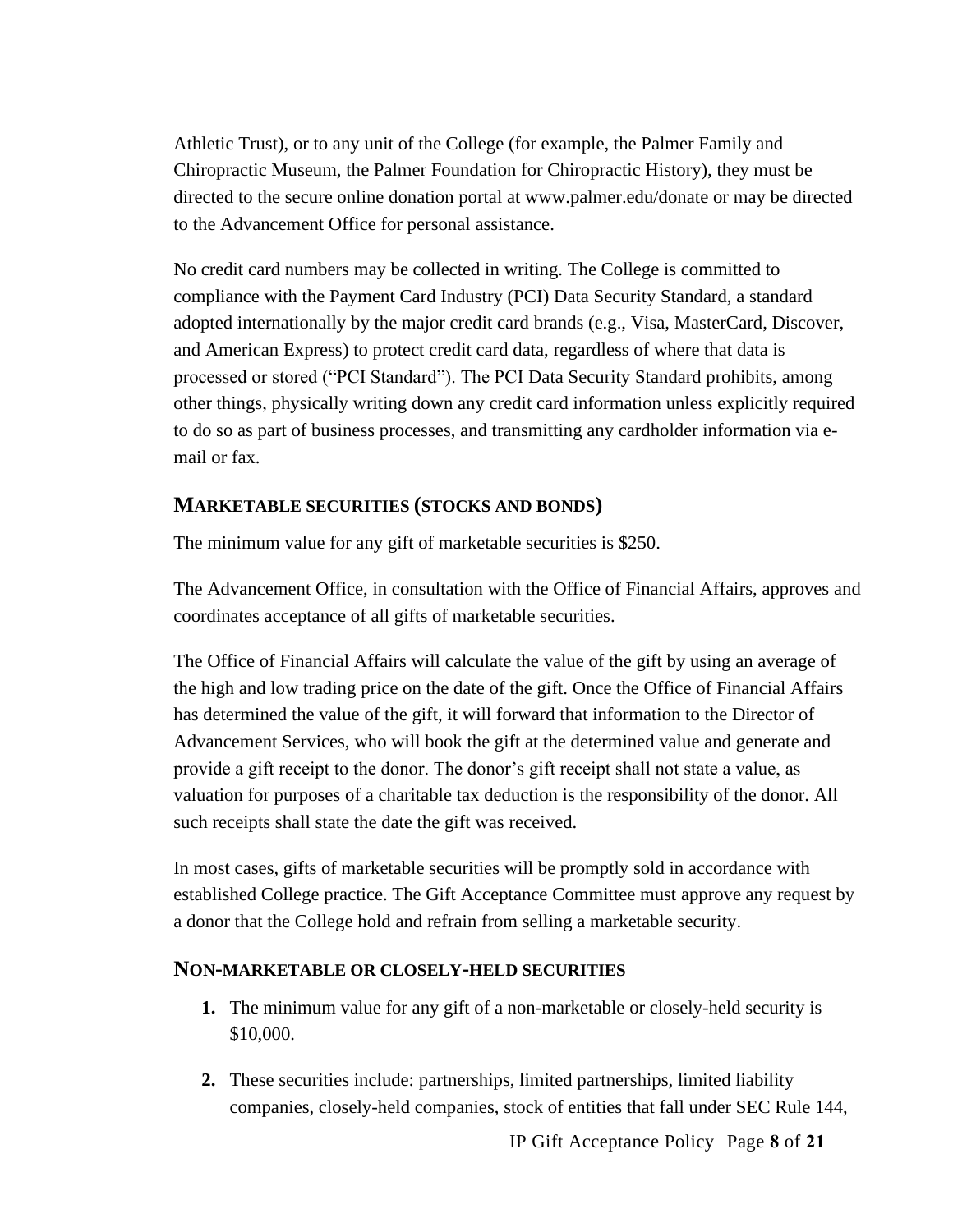legend stock or bonds of entities that are thinly traded and stock of entities held for sale at the request of a donor.

- **3.** The Gift Acceptance Committee approves and coordinates acceptance of all gifts of non-marketable or closely-held securities and should be notified prior to the acceptance of any such gifts. Because of the unique nature of these securities, special due diligence review may be required prior to acceptance.
- **4.** The value of these securities will be determined based on the fair market value of the securities on the date of gift, using an appraisal or alternative method of valuation acceptable to the Office of Financial Affairs and the Vice Chancellor for Advancement.

#### **REAL ESTATE**

All offers of real estate gifts shall be directed to the Advancement Office for guidance.

The minimum value for any gift of real estate is \$25,000, net of all fees, expenses and commissions. A gift of real estate valued at less than \$25,000 may be accepted with the prior approval of the Gift Acceptance Committee.

The College may accept gifts of many types of real estate, such as residential, commercial, apartment buildings, vacation properties and undeveloped land. No interests of real property owned in a time-share arrangement will be considered for acceptance.

The Office of Financial Affairs, in consultation with the Vice Chancellor for Advancement, coordinates all gifts of real estate, and has specific due diligence review requirements that must be followed prior to the acceptance of any gift, including but not limited to an appraisal, a survey, an environmental inspection and title binder/evaluation. Ordinarily, no financial or other burdensome obligation or expense shall be incurred directly or indirectly by the College as a result of a gift of real property. Restrictions as to the ultimate sale of real property received as a gift will not be accepted by the College. On the other hand, designating a purpose within the College for a fund or deferred giving vehicle created by the assets received from a sale of such property is permissible. If under extraordinary circumstances, exceptions to the above policies need to be considered, approval by the Gift Acceptance Committee in advance is required.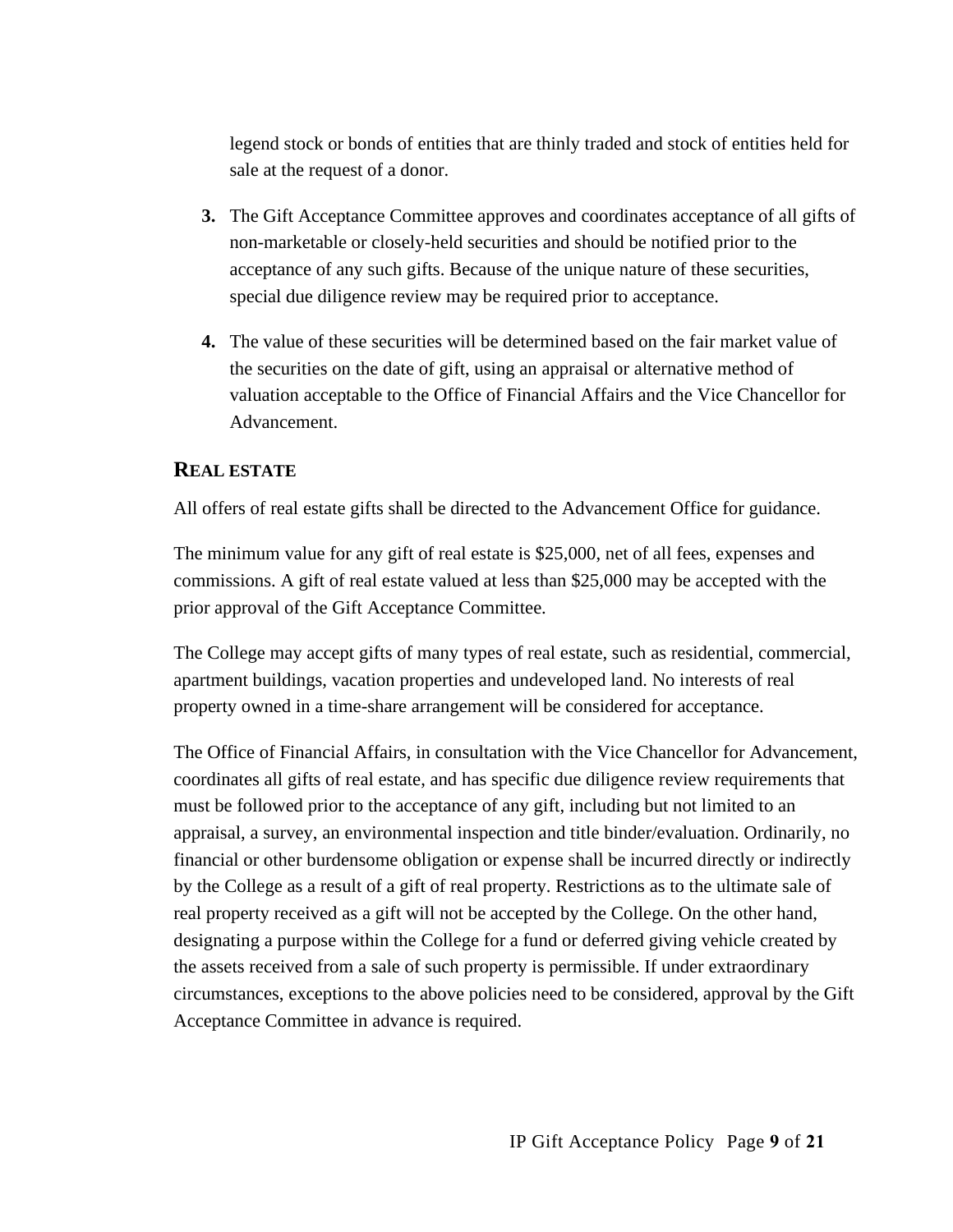Gifts of real estate which are subject to mortgages are rarely acceptable, as they may result in financial liability for the College and can cause adverse tax consequences for the donor(s). All such gifts require prior approval of the Gift Acceptance Committee.

The value of gifts of real estate will be determined based on the fair market value of the real estate on the date of the gift. If the donor has obtained an appraisal that meets IRS tax deduction substantiation requirements, the College may use the appraisal for gift accounting purposes, and the College may choose to obtain its own appraisal. If an appraisal is not available, an alternative method of valuation acceptable to the Office of Financial Affairs will be used.

Retained life estates—the College may accept a gift of a personal residence that is subject to a retained life estate. The Office of Financial Affairs and the Advancement Office coordinate the due diligence review process on these gifts. It is required that the donor assume responsibility for ongoing property taxes, insurance and maintenance for the duration of the life estate. The tenant will be required to maintain the property in substantially the same condition as of the time of the gift and will not let the property suffer waste or diminution of value. Any changes to the property covered by the life estate, including, but not limited to the building, grounds and landscaping will require the approval of the College. Consistent with CASE standards, retained life estates will be counted and donors credited with the appraised market value of the property on the date of the gift. Gift receipts will be issued in accordance with Internal Revenue Service (IRS) guidelines.

#### **GIFTS OF TANGIBLE PERSONAL PROPERTY**

The College may be approached by potential donors about gifts of tangible personal property. Tangible personal property includes but is not limited to: adjusting tables, other chiropractic equipment, books, manuscripts, computer hardware, computer software, laboratory equipment, athletic equipment, automobiles, boats, art, jewelry, furniture, etc.

Such proposed gifts might be of property that can be used by the College in furtherance of its mission. In some limited circumstances, a potential donor may propose a gift of tangible personal property that the donor wants the College to sell, and then use the proceeds in furtherance of the College's mission.

As stated above in "Gift Receipts," the Internal Revenue Code specifies requirements for charitable gift substantiation. Each type of proposed gift of tangible personal property (to be kept or to be sold) has specific requirements. Failure to properly substantiate a donation can cause the donor to lose a charitable tax deduction, or be subject to penalties by the Internal

IP Gift Acceptance Policy Page **10** of **21**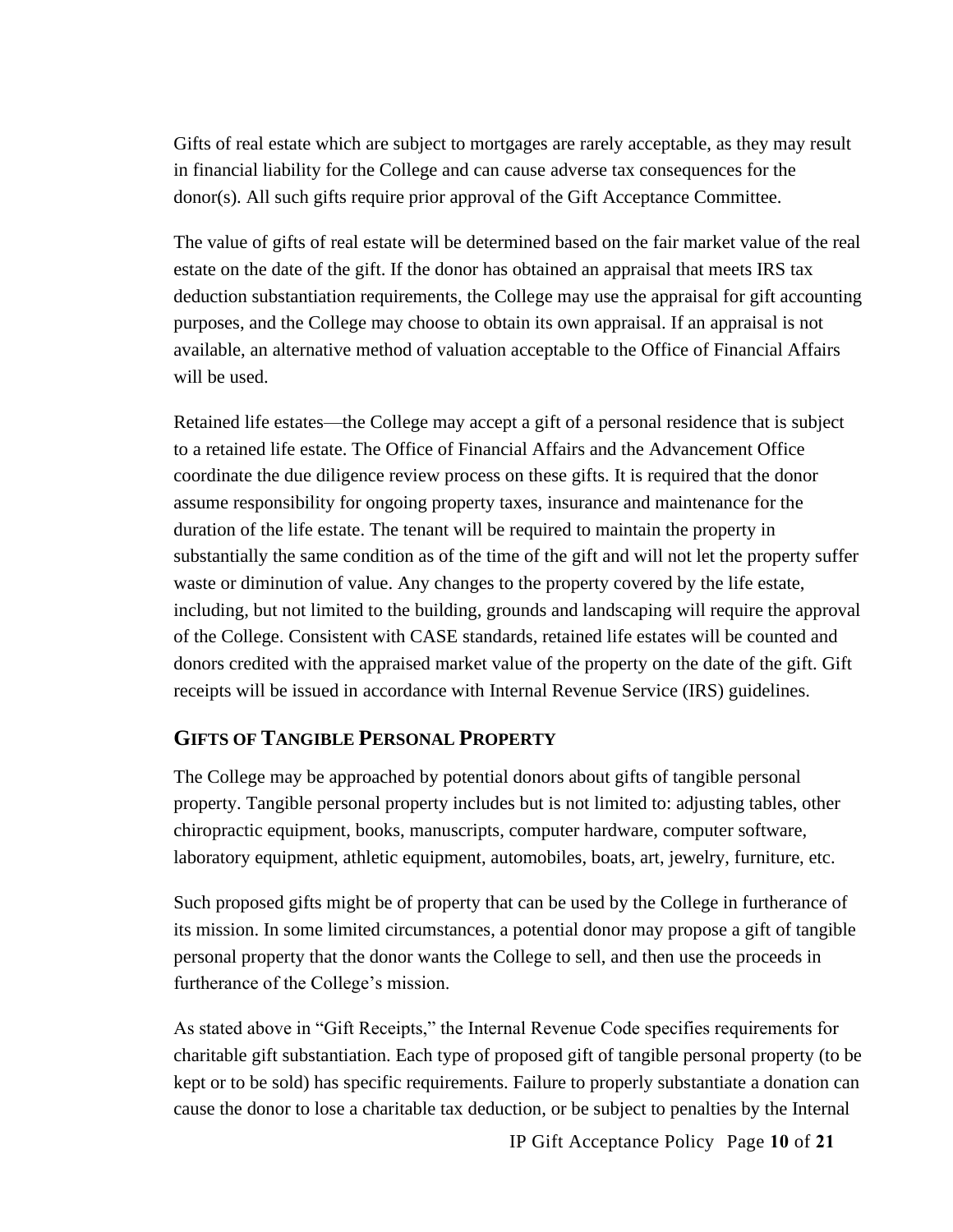Revenue Service. Similarly, failure to properly acknowledge a gift can lead to penalties against the College.

Thus, all gifts of tangible personal property must be processed through the Advancement Office.

#### *Exception*

Representatives of the College may accept gifts from donors if:

- **1.** The property is to be used by the College in furtherance of its mission and not by the representative of the College personally;
- **2.** The donor does not wish to claim a charitable tax deduction;
- **3.** The gift has a minimal value (less than \$250); and
- **4.** The College representative that accepts the gift notifies the Advancement Office's Director of Advancement Services of the gift.

# **GIFTS OF TANGIBLE PERSONAL PROPERTY THAT ARE TO BE KEPT AND USED BY THE COLLEGE IN FURTHERANCE OF ITS MISSION**

The College is often approached regarding potential gifts of tangible personal property that the College could keep and use in furtherance of its mission.

The prospective donor must complete the "Proposed Gift-in-Kind Donation Form," available from the Advancement Office. This form must be presented to the Advancement Office before any acceptance of the gift is made (i.e. no employee or other representative of the College may take possession of such property unless the Advancement Office has approved the proposed gift).

The Advancement Office will consult with the potential recipient department regarding the acceptability of the proposed gift, taking into consideration the following factors:

- **1.** Whether the property furthers the mission of the College or a specific department or unit;
- **2.** Carrying costs and potential liability;
- **3.** Costs relating to long-term storage;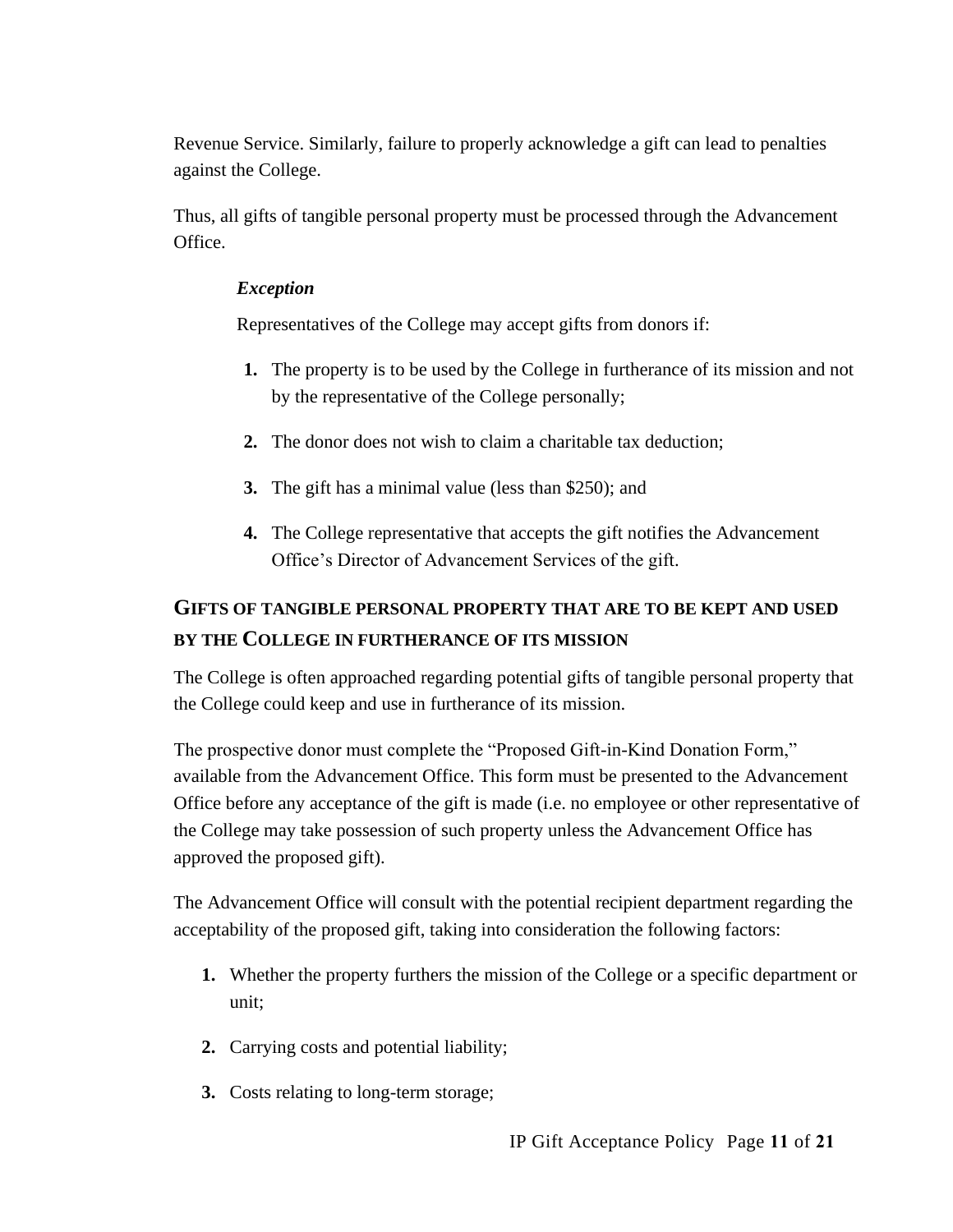- **4.** Any donor-imposed restrictions on the use, display or sale of the property; and
- **5.** Costs relating to transportation, insurance and/or installation.

If the Advancement Office and the potential recipient reach agreement to accept the gift, the Advancement Office will communicate this to the prospective donor. Acceptance will be indicated by completion of the "Proposed Gift-in-Kind Donation Form" and return of such form to the prospective donor.

Similarly, if an agreement is reached to not accept the proposed gift of property, the Advancement Office will communicate such decision to the prospective donor.

Once such property is accepted, the receiving department or unit is responsible for coordinating the transfer of the property. The donor is responsible for all shipping costs and insurance coverage pending the completion of the transfer of such donated property to the College. On a case-by-case situation, such costs may be borne by the College. The receiving department is responsible for all costs associated with acceptance and transfer if those have been negotiated with the donor and approved by the Gift Acceptance Committee as a condition of the gift.

The Advancement Office is the only department that can issue gift receipts. No letter of acknowledgment or other receipt shall be prepared or delivered by any representative of the College outside of the Advancement Office. The department receiving such gifts of property are free to send a general thank you note to the donor (with no mention of gift value/amount) after the official receipt has been delivered to the donor.

# **GIFTS OF TANGIBLE PERSONAL PROPERTY THAT ARE TO BE SOLD RATHER THAN HELD AND USED IN FURTHERANCE OF THE COLLEGE'S MISSION**

The College accepts gifts of property with the expectation that they will be used or held for a minimum of three years from the date of the gift. If the gift is given with the intent of being sold within three years of receipt, the donor should be advised to discuss the tax implications of this action with their tax advisor prior to making the gift.

The minimum value for a gift of tangible personal property intended to be sold is \$10,000, net of expenses and commissions.

The details of all proposed gifts of tangible personal property to be sold shall be presented to the Advancement Office. The prospective donor must complete the "Proposed Gift-in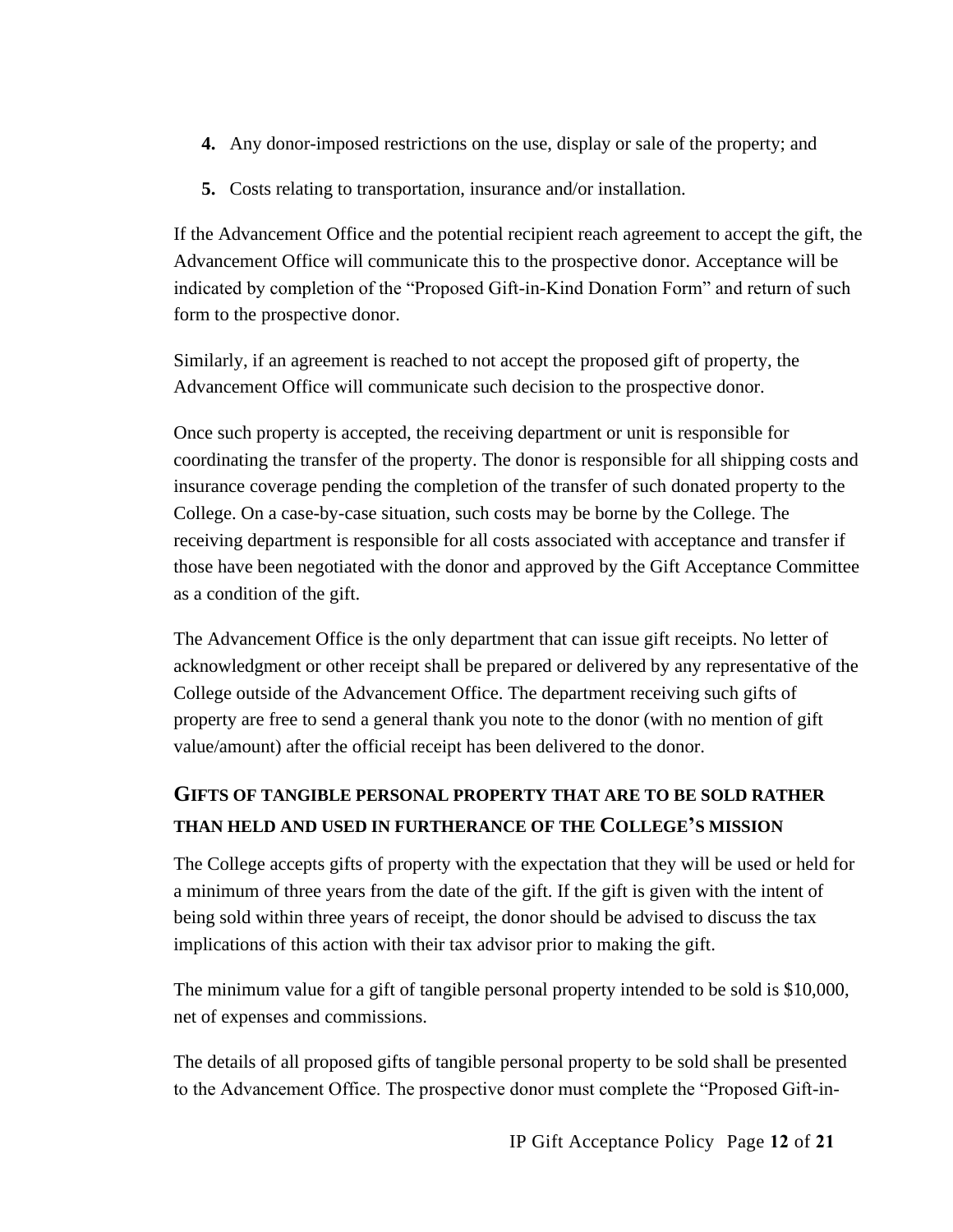Kind Donation Form," available online and from the Advancement Office. The Advancement Office will convene the Gift Acceptance Committee to determine if such property will be accepted for subsequent sale.

Once such property is accepted by the College through the Advancement Office, and the Gift Acceptance Committee if necessary, the Office of Financial Affairs is responsible for conducting due diligence review on all gifts of tangible personal property that are to be sold and not kept used by the College. It also manages the sale of such assets. The Office of Financial Affairs will prepare a final report on the property, and document the net proceeds to be received from the sale. This report must be distributed to the area benefiting from the gift and to the Advancement Office for filing in the donor's central file.

The donor is responsible for all shipping costs and insurance coverage pending the completion of the sale of such donated property. On a case-by-case situation, such costs may be borne by the College.

The Office of Financial Affairs is responsible for filing IRS Informational Form 8282 for gifts of personal property valued at \$500 or more sold by the College within three years of the date of gift.

The College may sell a gift of property and place the proceeds in a specific fund of the College as requested by the donor or as approved by Office of Financial Affairs. The Gift Acceptance Committee must approve exceptions to this policy.

#### **CHARITABLE GIFT ANNUITIES**

The College is registered in certain states to offer charitable gift annuities. The minimum amount to establish a new gift annuity is \$20,000. The minimum age to establish a new immediate gift annuity is 70. The minimum age to establish a new deferred payment gift annuity is 55 with a deferral to age 70.

The Office of Financial Affairs, in consultation with the Advancement Office, oversees the College's gift annuity program, and is responsible for the issuance of all new gift annuity contracts. Gift annuities are subject to the approval of the Gift Acceptance Committee.

Consistent with CASE standards, gift annuities will be counted and donors credited with the face value of the annuity on the date of the gift. Gift receipts will be issued in accordance with IRS guidelines.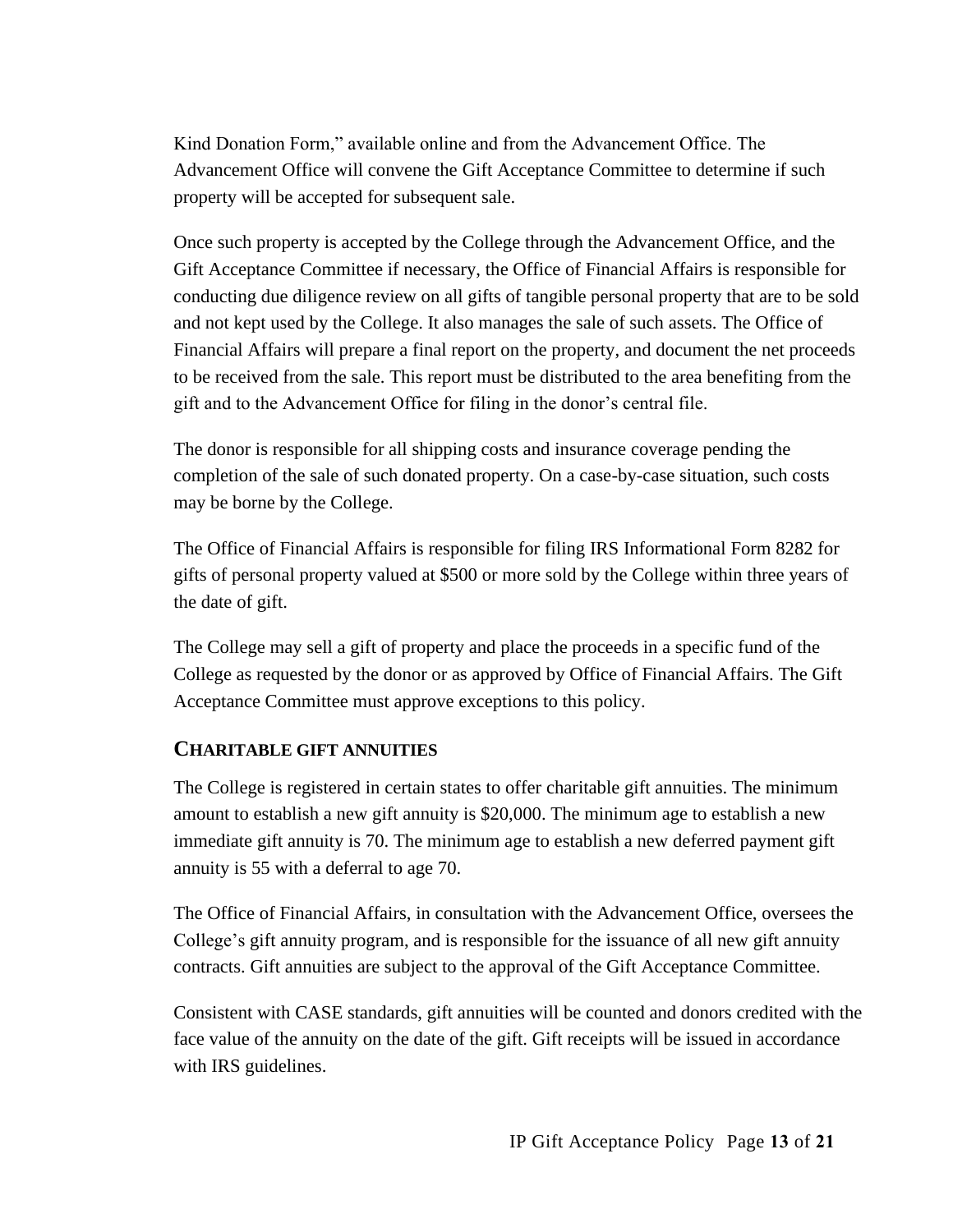In limited cases the College may accept real estate, tangible personal property, or other illiquid assets in exchange for charitable gift annuities, subject to appropriate due diligence review and approval by the Gift Acceptance Committee.

The College retains the right to reinsure existing gift annuities at any time, if determined that doing so is in the best interest of the College.

#### **CHARITABLE REMAINDER TRUSTS**

The College may accept gifts of a remainder interest in charitable remainder trusts. The Advancement Office is responsible for due diligence review with respect to all charitable remainder trust gifts.

The College may serve as trustee of a charitable remainder trust, provided it is named irrevocably as a beneficiary of at least 100% of the remainder, and that the minimum value of the trust is \$300,000.

Consistent with CASE standards, gifts to fund charitable remainder trusts will be counted and donors credited with the face value of the trust on the date of the gift. Gift receipts will be issued in accordance with IRS guidelines.

The assets of all trusts shall be maintained and invested separately, and the asset allocation reviewed periodically with consideration given to the beneficiary(ies)  $\text{age}(s)$ , and the trust payout percentage.

Charitable trust investments of trusts for which the College serves as trustee are determined solely by the College as a function of its fiduciary duty.

#### **CHARITABLE LEAD TRUSTS**

The College may accept designation as the beneficiary of a charitable lead trust. The Advancement Office, in consultation with the Office of Financial Affairs, is responsible for due diligence review with respect to all charitable lead trust gifts.

Due to the potential for liability, the College may accept an appointment as trustee of a charitable lead trust only upon review of all relevant circumstances and approval by the Gift Acceptance Committee.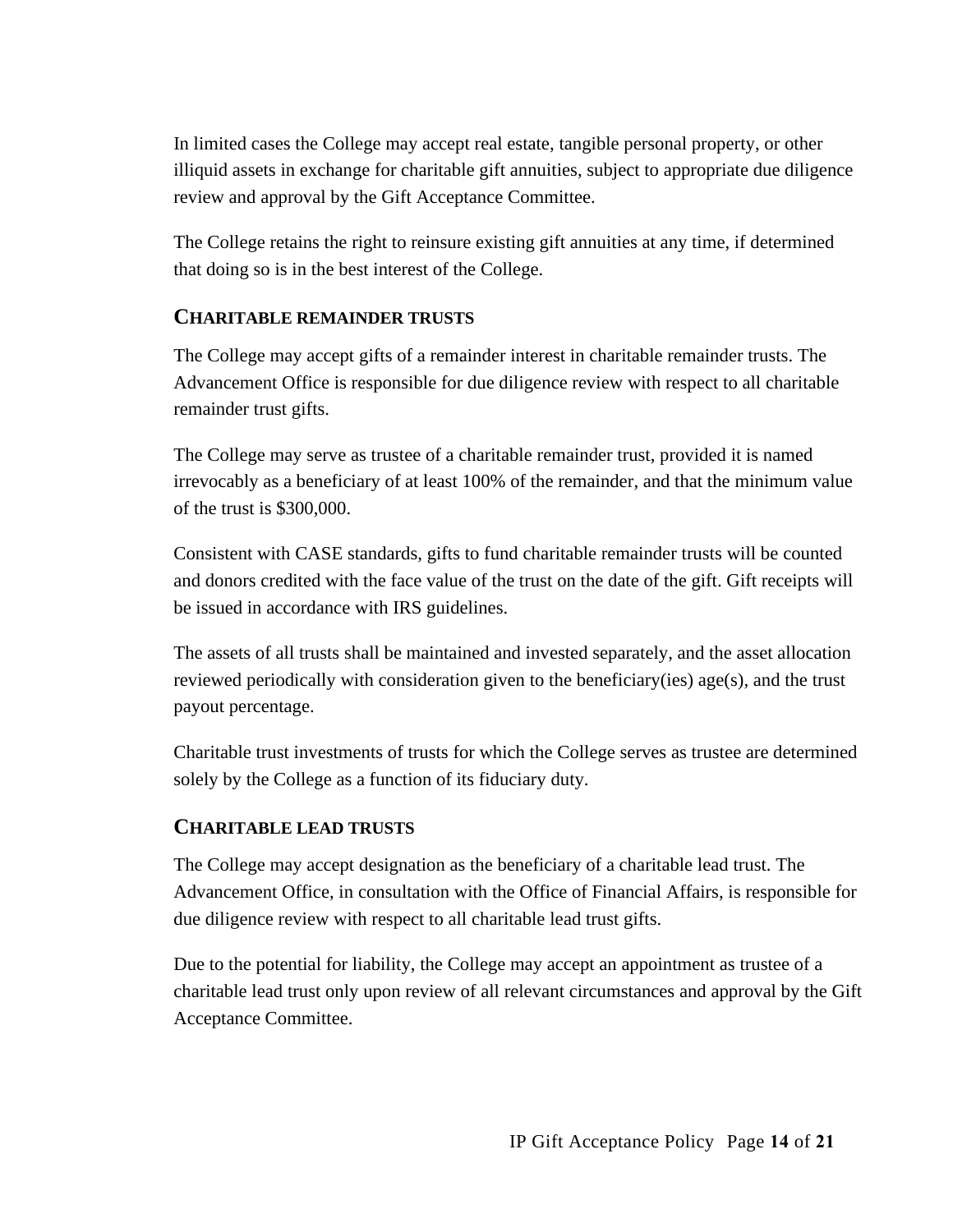#### **LIFE INSURANCE**

The College may accept a designation as beneficiary or as owner of a life insurance policy without minimums, but reserves the right to decline the gift it would prove to be administratively burdensome. The Advancement Office is responsible for due diligence review prior to acceptance with respect to all new life insurance policies where the College may be an owner or have other responsibilities and final acceptance of such a gift is the responsibility of the Gift Acceptance Committee.

The College will not accept policies where the College is obligated to make any future premium payments unless the donor commits in writing to making annual gifts to cover such payments and/or understands that the College may unilaterally exercise its right to surrender the policy for its cash surrender value. The life insurance policy must be free of loans when the College takes ownership. The College will not accept ownership of term life insurance policies.

Life insurance policies will be booked for gift and campaign counting purposes in accordance with CASE standards, and donors will receive gift receipts in accordance with IRS guidelines.

#### **REVOCABLE BEQUEST INTENTIONS**

The College welcomes notification by donors that they have included COLLEGE in their wills or estate plans, records this information in the Advancement database, and honors their generous intentions with an invitation to membership in the Beacon Legacy Society. However, the College does not book or count revocable future gifts or bequests, and per IRS regulations, the College does not provide any gift receipt to donors until the gifts are realized.

#### **IRREVOCABLE BEQUEST INTENTIONS (ALSO KNOWN AS "LIFE PLEDGES")**

In accordance with CASE standards, the College may recognize and count irrevocable pledges where donors have included the College in their estate plans, provided that such donors (1) are age 70 or older at the time of the gift, (2) sign a written pledge agreement that makes their commitment legally binding and irrevocable, and (3) own sufficient assets to satisfy the amount committed, as best as the College can ascertain. These gifts will be entered into gift accounting records as a pledge. Although the College may provide an acknowledgment of the pledge for recognition purposes, per IRS regulations the College will not provide any gift receipt to such donors until the pledge is satisfied.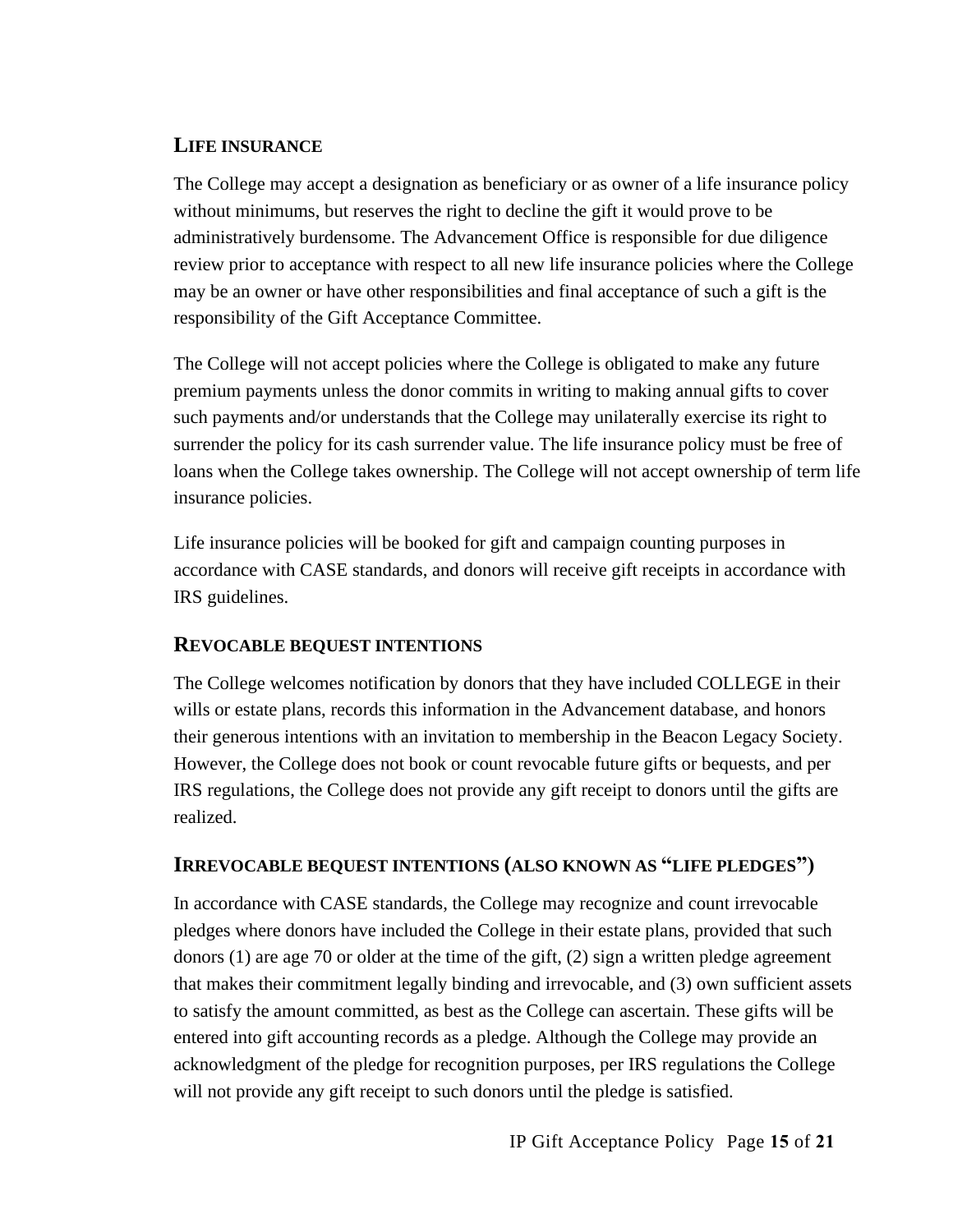# **Donors' Estate Administration; Drafting of Wills; Providing Bequest Language; Planned Giving Forms**

Neither the College nor any of its employees acting on behalf of the College may agree to act as the successor trustee of a living trust or the executor of any will in which the College is named as a beneficiary, without the approval of the Chancellor/CEO.

College employees acting on behalf of the College shall not draft wills, living trusts, or beneficiary designation language naming the College as a beneficiary, regardless of whether such employee is licensed to practice law. (This provision does not apply to employees drafting their own will or wills for family members, naming the College as a beneficiary.)

College employees may provide donors with suggested bequest language or assistance with other language pertaining to gift designation within College. Suggested bequest language is readily available on the College Advancement Office website or from any College development officer. This assistance can be particularly useful when helping donors fill out successor beneficiary designations for retirement plan assets, annuities and life insurance policies naming the College as a beneficiary. The Advancement Office should be consulted in these circumstances to ensure that the gift intention is worded/drafted correctly to achieve the donor's ultimate wishes.

The Advancement Office may provide donors and their counsel with approved form documents for planned gifts such as charitable remainder trusts, charitable lead trusts and life estates.

All matured testamentary gifts (trusts and estates) are administered through the Office of Financial Affairs with close consultation with the Advancement Office to ensure proper stewardship of the gift. All trustees, executors, and other administrators of estates and trusts that provide for a gift to the College are to be directed to the Advancement Office first, and the Advancement Office will notify the Office of Financial Affairs to commence estate administration.

# **Providing Legal or Financial Advice**

No employee of the College shall provide any legal advice or financial planning services for any donor. Prospective donors are always encouraged to seek the assistance of their own legal and financial advisors in matters relating to their gifts and the resulting tax and estate planning consequences.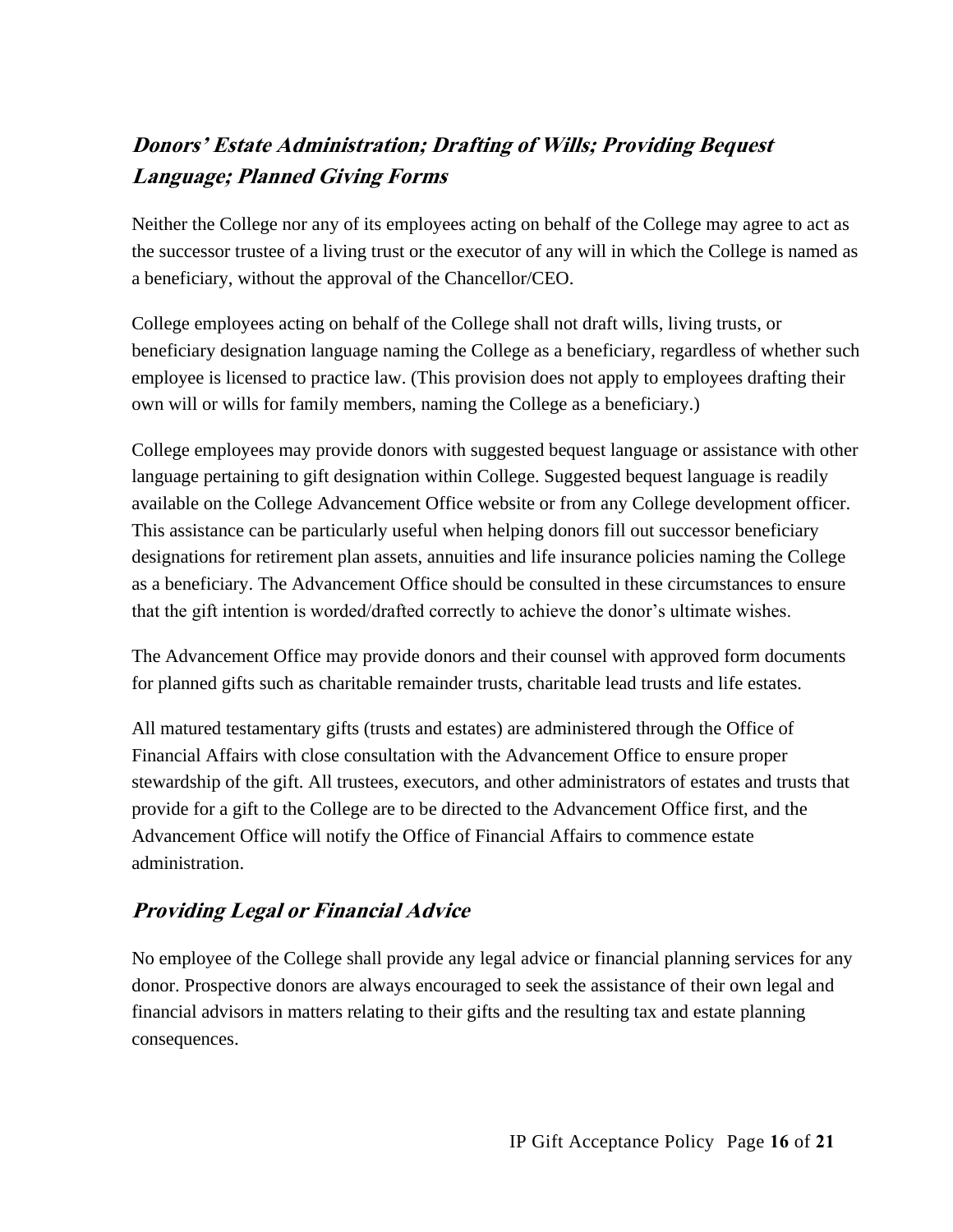# **Payment of Legal or Other Fees (such as appraisals)**

To avoid conflicts of interest or the appearance of improper influence, the College shall not pay legal or other fees for the preparation of a donor's will or living trust which names the College as a beneficiary. Similarly, the College shall not pay appraisal fees related to the donor's appraisal, as the donor's appraisal substantiates the gift for IRS purposes and must be obtained by the donor.

# **Qualification and Registration**

The College qualifies under both federal and state law as a tax-exempt public charity to which charitable contributions are deductible to the full extent of the law for income, gift, and estate tax purposes. The College's federal tax identification numbers are:

| Palmer College Foundation                        | 42-6081293 |
|--------------------------------------------------|------------|
| Palmer College of Chiropractic – West 94-2515428 |            |

## **Fundraising Coordination**

The generosity of alumni, friends, grateful patients, corporations and foundations plays a vital role in supporting the College's mission of excellence. The success of the College's Advancement efforts requires both appropriate coordination and scrupulous observance of fiduciary responsibilities. Fundraising Coordination extends to supporting organizations under the control and guidance of the College.

## **Fundraising Management**

College-related fundraising shall be conducted only under the direction and control of Advancement Office and under the immediate supervision of College officers as authorized in writing by the Vice Chancellor for Advancement, or the Gift Acceptance Committee.

College-related fundraising includes, but is not limited to, all fundraising for College-related purposes such as the support of any program or activity of the College or any of its units or employees; research, clinical, or other College work of any employee; any scholarship, fellowship or other student aid; and the building, improving or maintaining of any physical facility. College-related fundraising also includes fundraising to honor the achievements of, or express gratitude for, the research, clinical, or other work of any employee, and fundraising using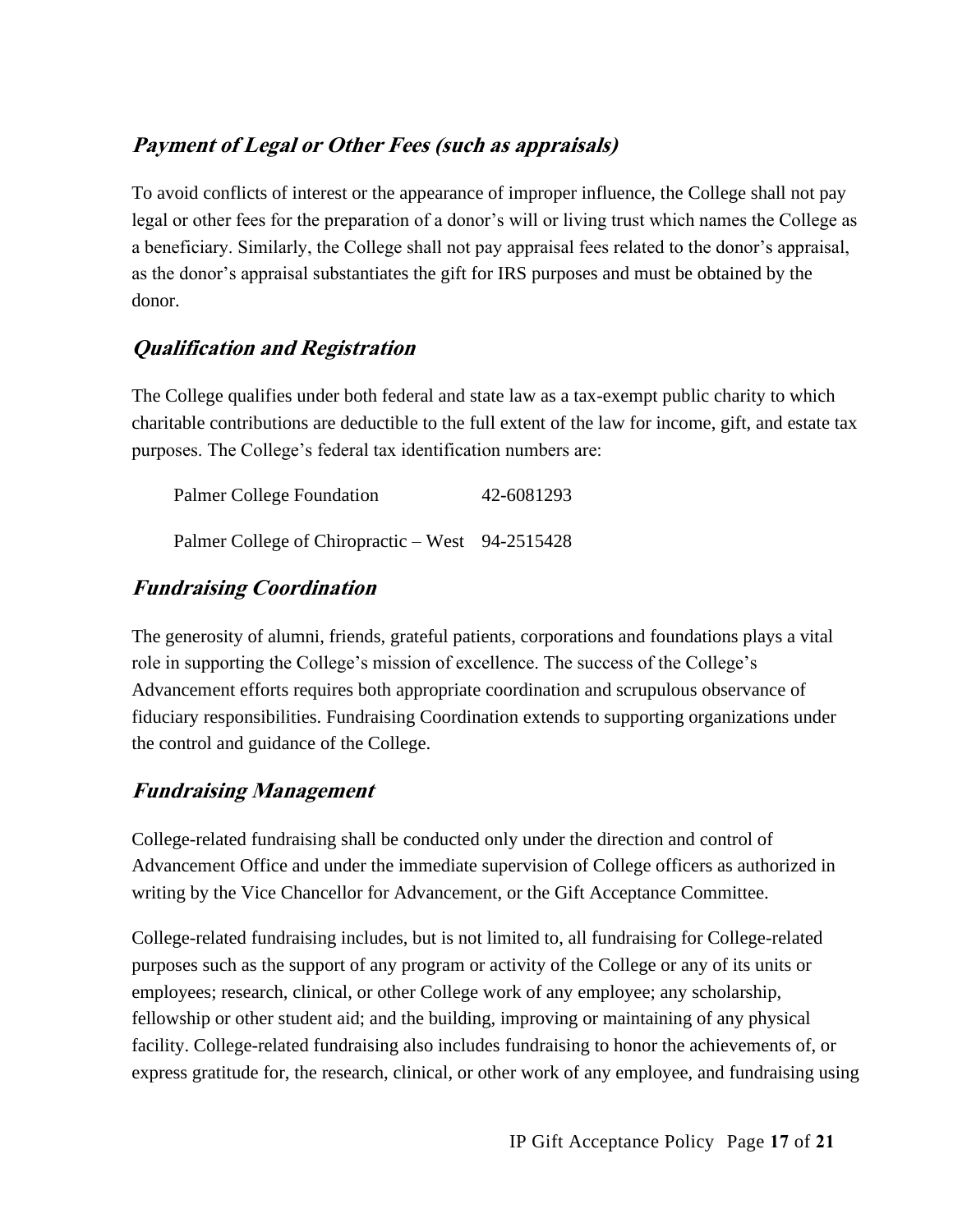the name or mark of College or any of its units. Fundraising includes the receipt of unsolicited gifts, and conversations and correspondence concerning planned or possible gifts.

# **Independent Fundraising Efforts**

An employee, or volunteer (e.g. board members, alumni representatives, and board members of supporting organizations of the College) who learns of a prospective donor for College-related fundraising, or conceives of a College-related fundraising opportunity, shall immediately notify the Advancement Office and coordinate with that Office staff, rather than having conversations or correspondence or taking any other steps to attempt College-related fundraising independent of the direction and supervision mentioned in preceding paragraphs under the heading of "Fundraising Management."

No employee or volunteer shall conduct or attempt to conduct College-related fundraising in violation of this policy. No employee or volunteer shall form, or be an officer or staff member of, a foundation or organization that does or attempts College-related fundraising in violation of this policy. No foundation or organization is authorized to conduct College-related fundraising unless it is controlled by the College or has the written agreement of the Gift Acceptance Committee.

# **Handling of Funds**

All funds, including unsolicited gifts that are received from College-related fundraising, shall be immediately deposited in College accounts under the control of the College. All funds previously received from College-related fundraising, and currently in non-College accounts over which employees exercise effective control, shall immediately be deposited into College accounts under College control.

## **Approaches to Prospective Donors – Relationship Management and Clearance**

The Advancement Office administers the Relationship Management System for the College. College policies or instructions govern the prior approval of fundraising purposes, prior clearance of approaches to prospects, handling of funds, proper control and expenditure of funds raised, and stewardship responsibilities.

Approaches to trustees, or to certain foundations, require the prior approval of the Advancement Office. No prospective donor (individual, corporation or foundation) may be solicited for a charitable donation without approval of the Advancement Office.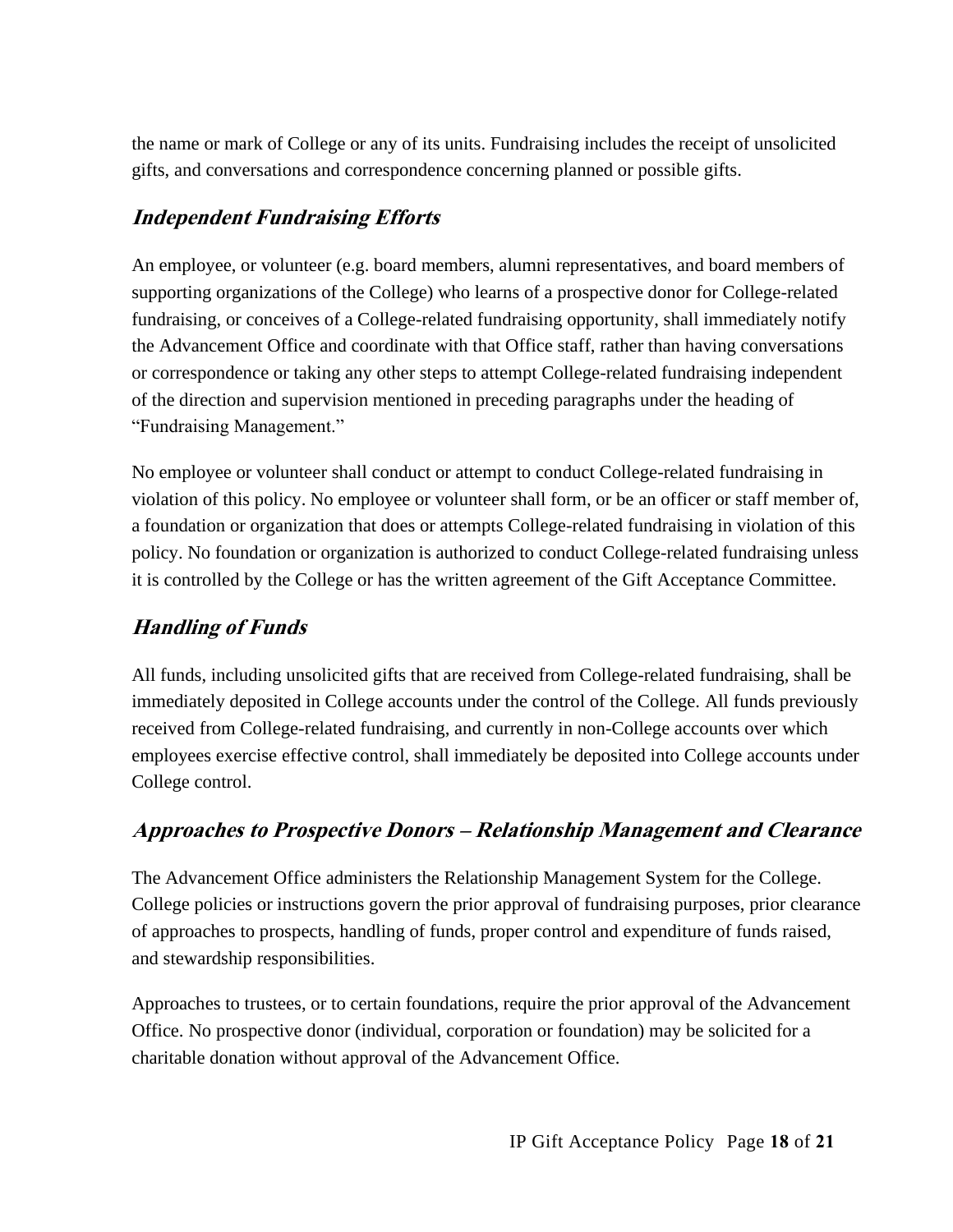Names of campus buildings, grounds, and thoroughfares shall be recommended by the Chancellor of the College to the Board of Trustees for approval. (For specific information on naming, please refer to the Institutional Commemorative Naming Policy and Procedures authorized by the Board of Trustees Building and Room Naming Policy Number BO400, dated June 4, 2005, as amended from time to time).

# **OVERSIGHT**

The Palmer College Gift Acceptance Committee oversees administration of this Policy. This Committee is comprised of the Chancellor/CEO, the Vice Chancellor for Advancement, and the Vice Chancellor for Finance and Administration.

# **AUTHORIZATION**

This Institutional Gift Acceptance Policy is authorized by the Board of Trustees of Palmer College Gift Acceptance Policy Number BO409, dated June 9, 2017, as amended from time to time.

# **STANDARD INSTITUTIONAL POLICY PROVISIONS**

Institutional policies are supplemented by provisions that are applicable to all institutional policies. It is the responsibility of all employees and students to know and comply with these standards.

> [Standard Provisions Applicable to All Institutional Policies](http://www.palmer.edu/uploadedFiles/Pages/Students/Resources_and_Offices/Handbook_and_Policies/_pdf/Standard-Provisions-Applicable-to-All-Institutional-Policies.pdf)

# Additional Information

# **ASSOCIATED POLICIES, PROCESSES AND/OR PROCEDURES**

This Policy is supplemented below. It is the responsibility of all employees and students to know and comply with policies and procedures as supplemented.

## **Procedures and Responsible Office**

The Palmer College of Chiropractic Advancement Office is responsible for this Institutional Policy. The Vice Chancellor for Advancement, in consultation with the GAC, shall provide procedures for administering this policy. Any exceptions or changes to this Institutional Policy shall be presented first to the Vice Chancellor for Advancement, who will bring the exception or change to the GAC and the EAT, as necessary, for approval or amendment.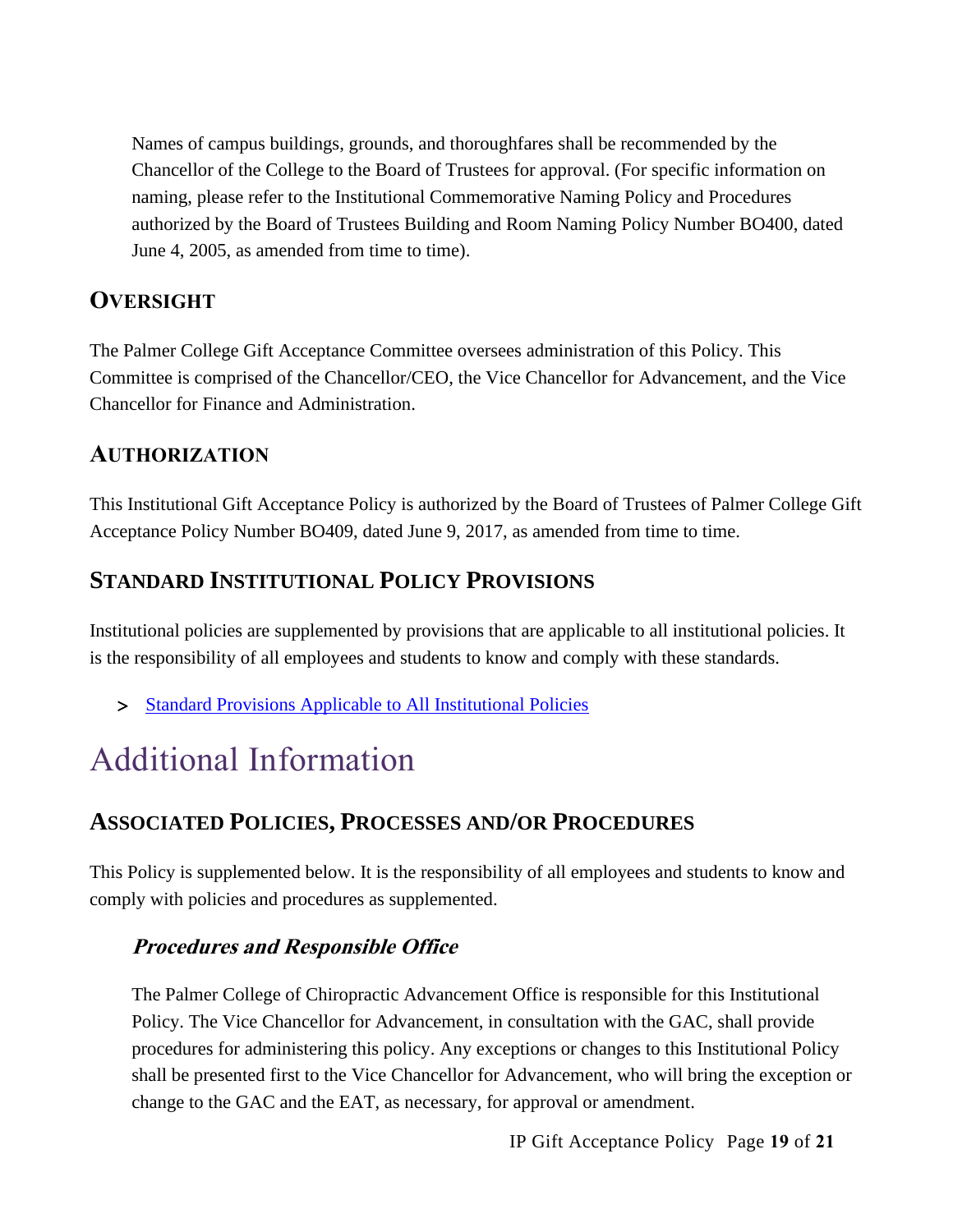# **POLICIES**

> Board of Trustees – Policy **BO409 Gift Acceptance Policy** 

### **PROCESSES AND/OR PROCEDURES**

 $> N/A$ 

### **FORMS/INSTRUCTIONS**

 $> N/A$ 

# **OTHER RELATED INFORMATION**

 $> N/A$ 

# **CONTACTS**

Clare Thompson Executive Director of Advancement Palmer College of Chiropractic 1000 Brady Street Davenport, Iowa Phone: (563) 884-5611 Fax: (563) 884-5585 [clare.thompson@palmer.edu](mailto:clare.thompson@palmer.edu)

# **HISTORY**

| Vice Chancellor for Advancement |
|---------------------------------|
| Palmer College of Chiropractic  |
| 1000 Brady Street               |
| Davenport, Iowa                 |
|                                 |